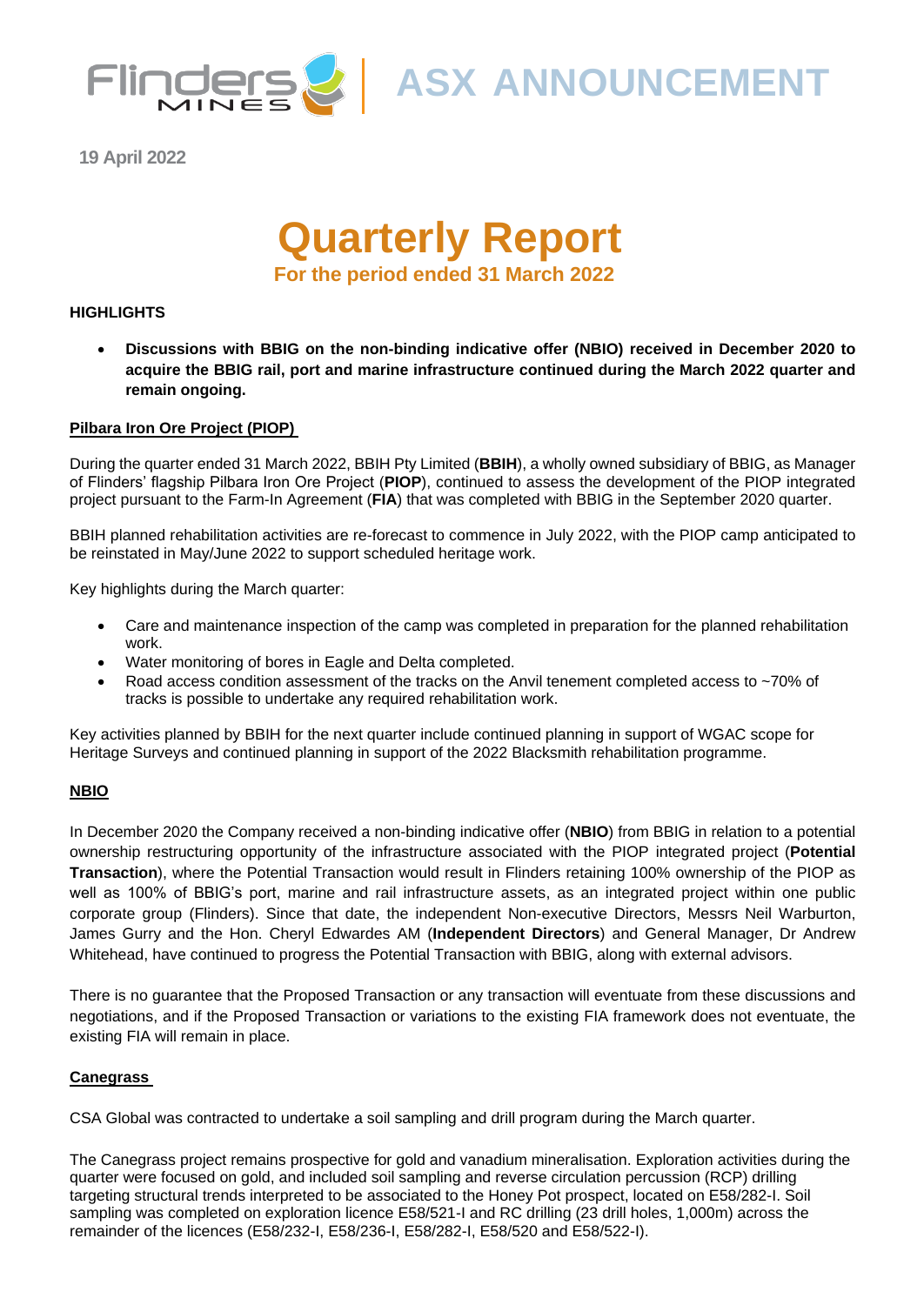The work programme is summarised below:

| E58/521-I: | 36 soil samples collected. No anomalous results were returned. |
|------------|----------------------------------------------------------------|
| E58/232-I: | 3 drill holes, 200m                                            |
| E58/236-I: | 2 drill holes, 80m                                             |
| E58/282-I: | 4 drill holes, 160m                                            |
| E58/520-I: | 10 drill holes, 400m                                           |
| E58/522-I: | 4 drill holes, 160m                                            |
|            |                                                                |

Drill assay results are pending at the date of this announcement.

#### **Financial**

As at 31 March 2022, the Company had \$5,210,325 in cash. The Company has an unsecured fully drawn loan with a principal amount of \$3.0m with PIO Mines Pty Ltd, a related entity to its major shareholder TIO (NZ) Limited, due to be repaid on or before 30 June 2022.

The Company's expenditure during the quarter was focused on negotiations on a Potential Transaction with BBIG and no substantive direct exploration activities were undertaken by the Company on Canegrass.

The Company notes that during the quarter, a total of \$122k was paid to related parties, including Directors and their associates. Of this, \$35k in Non-executive Director fees was paid to TIO for Director services provided by Messrs Michael Wolley and Evan Davies, \$70k was paid to the Company's independent Directors, Messrs Warburton, Gurry and Ms Edwardes and \$17k was paid to Ms Jiang, a nominee of the Company's second largest shareholder, OCJ Investment (Australia) Pty Ltd.

#### **Corporate**

The Company lodged its Half Year Financial Report on 14 March 2022.

Post the March quarter end, Mr Evan Davies resigned as a director of the Company. The Board wishes to thank Evan and acknowledge his contribution to the Company and wish him all the best in his future endeavours.

Further, on 7 April 2022, the Company provided an update to Shareholders on the Railway (BBI Rail Aus Pty Ltd) Agreement Act 2017 (**State Agreement**), advising that BBI Group Pty Ltd (**BBIG**) had notified the Company that it has received, pursuant to clause 28 of the State Agreement, an 18-month extension from 31 March 2022 until 30 September 2023 for the submission of detailed proposals under clause 11(1) of the State Agreement from the West Australian Government.

Authorised by: Board of Flinders Mines Limited

For further information please contact:

#### **Investors and Shareholders**

Andrew Whitehead General Manager - **[AWhitehead@flindersmines.com](mailto:AWhitehead@flindersmines.com)** 

#### **Media**

Michael Weir Citadel-MAGNUS – 0402 347 032

#### **About Flinders Mines Limited**

Flinders Mines Limited is an ASX-listed (ASX: FMS) exploration and development company focused on the commercialisation of the Pilbara Iron Ore Project (PIOP). The PIOP is located approximately 70km from Tom Price in Western Australia's iron ore-rich Pilbara region.